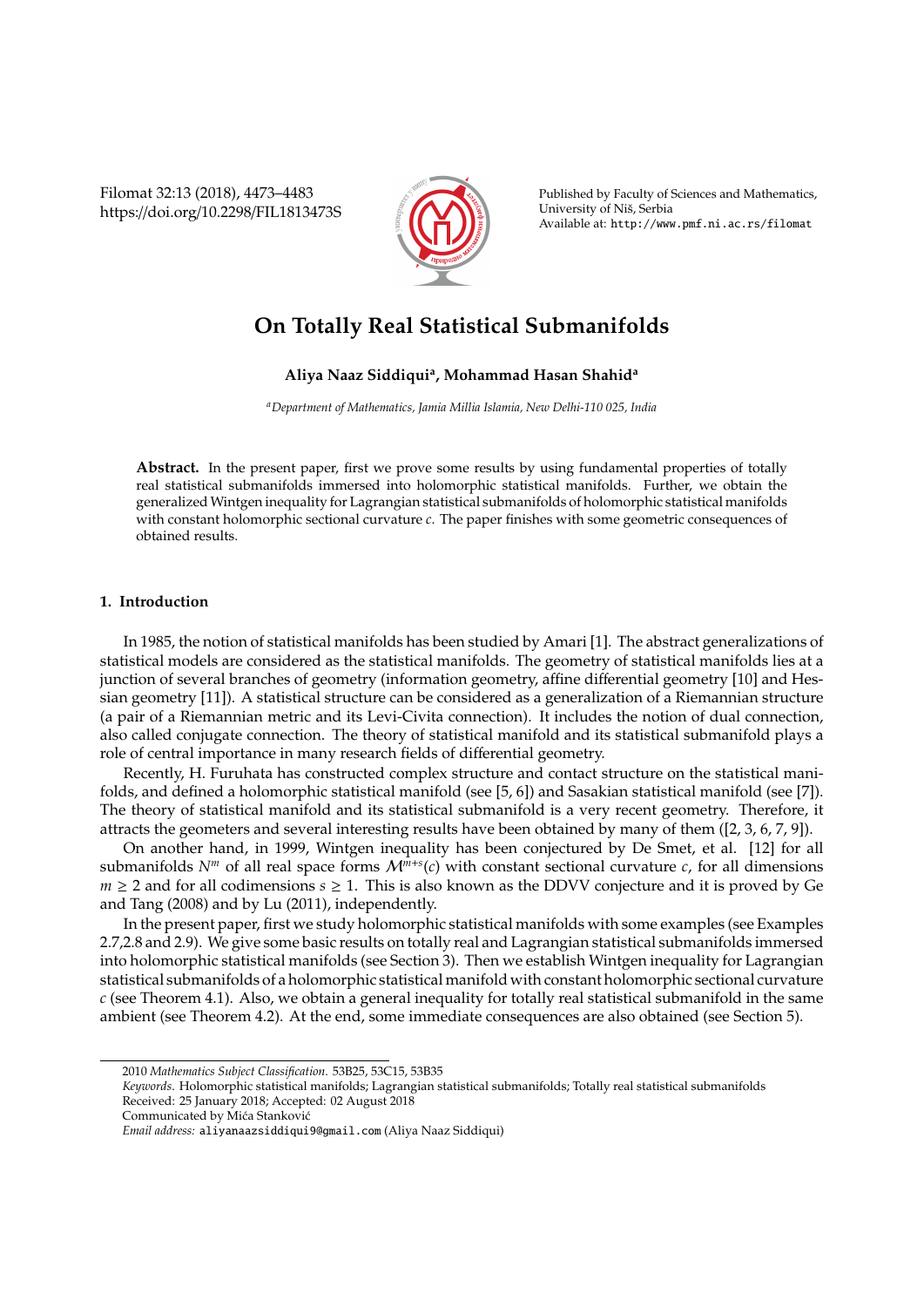### **2. Statistical Manifolds and Statistical Submanifolds**

Let  $\overline{\nabla}$  be an affine connection on a Riemannian manifold  $(\overline{M},\overline{g})$ . The affine connection  $\overline{\nabla}^*$  on  $\overline{M}$  satisfying [6]

$$
\mathcal{Z}\overline{g}(\mathcal{X},\mathcal{Y})=\overline{g}(\overline{\nabla}_{\mathcal{Z}}\mathcal{X},\mathcal{Y})+\overline{g}(\mathcal{X},\overline{\nabla}_{\mathcal{Z}}^*\mathcal{Y})
$$

for any  $\chi$ ,  $\chi$ ,  $\chi \in \Gamma(T\overline{M})$  is called the dual connection of  $\overline{\nabla}$  with respect to  $\overline{g}$ .

Definition 2.1. [6] The statistical manifold  $(\overline{M}, \overline{\nabla}, \overline{g})$  is a Riemannian manifold equipped with torsion-free affine *connection*  $\overline{\nabla}$  *satisfying*  $(\overline{\nabla}_X \overline{g})(\mathcal{Y}, \mathcal{Z}) = (\overline{\nabla}_Y \overline{g})(X, \mathcal{Z})$ *, for any*  $X, \mathcal{Y}, \mathcal{Z} \in \Gamma(T\overline{\mathcal{M}})$ .

**Remark 2.2.** *A pair of affine connections*  $\overline{\nabla}$  *and*  $\overline{\nabla}^*$  *on*  $\overline{\mathcal{M}}$  *satisfies* [6]

$$
(\overline{\nabla}^*)^* = \overline{\nabla}.
$$
 (1)

*We remark that if*  $(\overline{M}, \overline{\nabla}, \overline{g})$  *is a statistical structure, so is*  $(\overline{M}, \overline{\nabla}^*, \overline{g})$ *.* 

 $\bf{Definition 2.3.}$  [6] Let  $(\overline{M},\overline{\nabla},\overline{g})$  be a statistical manifold and  $M$  be a submanifold of  $\overline{M}$ . Then  $(M,\nabla,g)$  is also a *statistical manifold with the induced statistical structure* (∇, *g*) *on* M *from* (∇, *g*) *and we call* M,∇, *g as a statistical* submanifold in  $(\overline{\mathcal{M}},\overline{\nabla},\overline{g}).$ 

Let (M,  $\nabla$ , *g*) be a submanifold with any codimension of a statistical manifold ( $\overline{M}$ ,  $\overline{\nabla}$ ,  $\overline{g}$ ). The fundamental equations in the geometry of Riemannian submanifolds are the Gauss and Weingarten formulae and the equations of Gauss, Codazzi and Ricci (see [15]). In the statistical setting, Gauss and Weingarten formulae are respectively defined by [6]

$$
\overline{\nabla}_{X} \mathcal{Y} = \nabla_{X} \mathcal{Y} + \zeta(X, \mathcal{Y}), \qquad \overline{\nabla}_{X}^{*} \mathcal{Y} = \nabla_{X}^{*} \mathcal{Y} + \zeta^{*}(X, \mathcal{Y}),
$$
\n
$$
\overline{\nabla}_{X} \mathcal{U} = -\Lambda_{\mathcal{U}}(X) + D_{X} \mathcal{U}, \qquad \overline{\nabla}_{X}^{*} \mathcal{U} = -\Lambda_{\mathcal{U}}^{*}(X) + D_{X}^{*} \mathcal{U},
$$
\n(2)

for any  $\mathcal{X}, \mathcal{Y} \in \Gamma(T\mathcal{M})$  and  $\mathcal{U} \in \Gamma(T^{\perp}\mathcal{M})$ , where  $\overline{\nabla}$  and  $\overline{\nabla}^*$  (resp.,  $\nabla$  and  $\nabla^*$ ) are the dual connections on  $\overline{\mathcal{M}}$  (resp., on  $\mathcal{M}$ ). Also, *D* and  $D^*$  are the dual connections of a vector bundle  $T^{\perp}\mathcal{M}$ . The symmetric and bilinear imbedding curvature tensor of M in  $\overline{M}$  for  $\overline{\nabla}$  and  $\overline{\nabla}^*$  are denoted by  $\zeta$  and  $\zeta^*$ , respectively.

The relation between  $\zeta$  (resp.,  $\zeta^*$ ) and  $\Lambda$  (resp.,  $\Lambda^*$ ) is defined by [6]

$$
\overline{g}(\zeta(X, Y), \mathcal{U}) = g(\Lambda_{\mathcal{U}}^*(X), Y), \overline{g}(\zeta^*(X, Y), \mathcal{U}) = g(\Lambda_{\mathcal{U}}(X), Y),
$$
\n(3)

for any  $X, Y \in \Gamma(TM)$  and  $\mathcal{U} \in \Gamma(T^{\perp}M)$ .

**Definition 2.4.** [9] Let  $(M, \nabla, g)$  be a submanifold with any codimension of a statistical manifold  $(\overline{M}, \overline{\nabla}, \overline{g})$ . Then M *is said to be*

- *(i) totally geodesic with respect to*  $\overline{\nabla}$  *if*  $\zeta = 0$ *.*
- *(i\*)* totally geodesic with respect to  $\overline{\nabla}^*$  if  $\zeta^* = 0$ .
- *(ii) totally tangentially umbilical with respect to*  $\overline{\nabla}$  *if*  $\zeta(X, Y) = g(X, Y)H$  *for any*  $X, Y \in \Gamma(TM)$ *. Here* H *is the mean curvature vector of* M *in*  $\overline{M}$  *for*  $\overline{\nabla}$ *.*
- *(ii\*)* totally tangentially umbilical with respect to  $\overline{\nabla}^*$  if  $\zeta^*(X, Y) = g(X, Y)H^*$  for any  $X, Y \in \Gamma(TM)$ . Here  $H^*$  is *the mean curvature vector of*  ${\cal M}$  *in*  $\overline{\cal M}$  *for*  $\overline{\nabla}$  *.*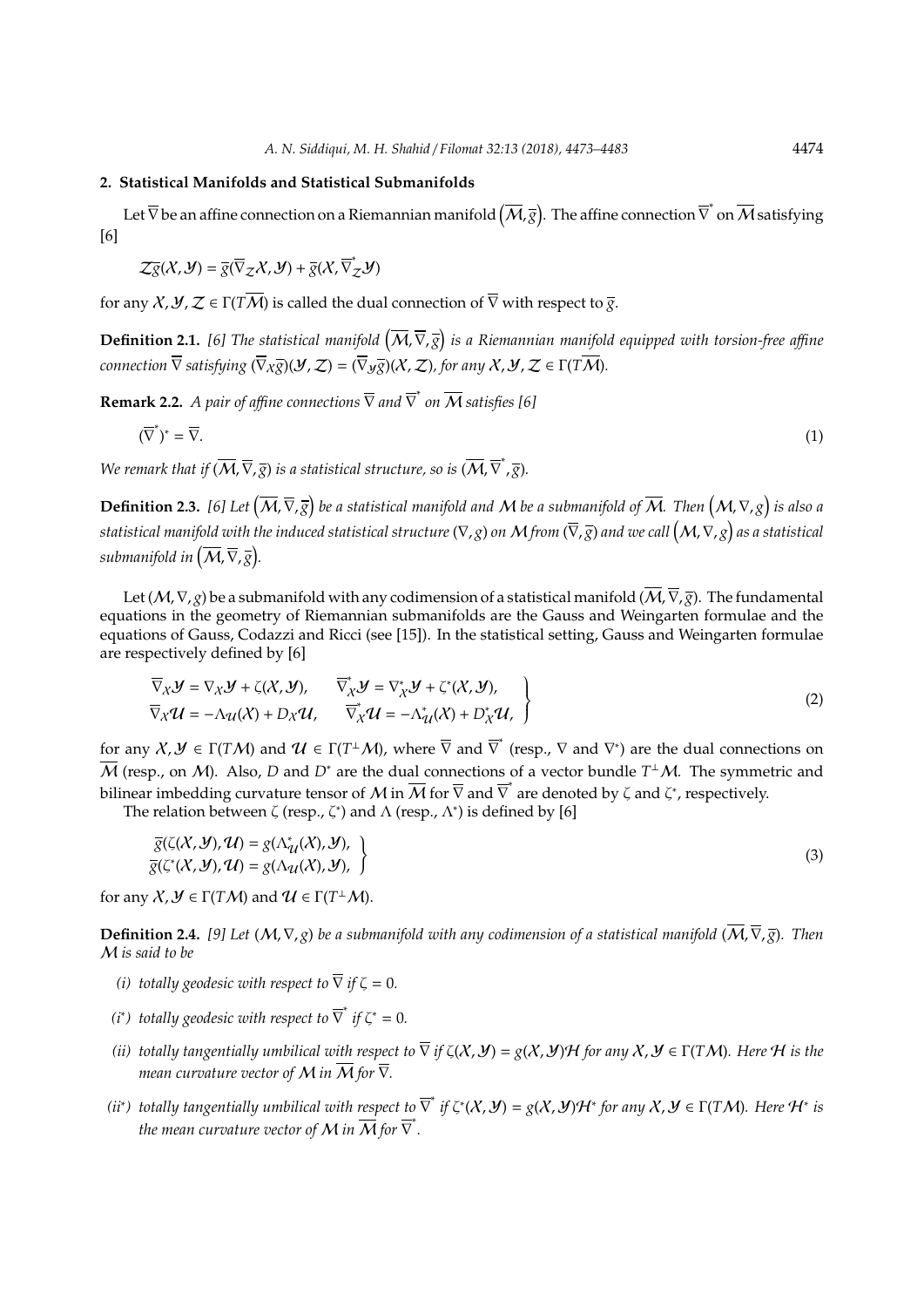*(iii) totally normally umbilical with respect to*  $\overline{\nabla}$  *if*  $\Lambda_{\cal U} {\cal X} =$  *g(H, U)X for any*  ${\cal X} \in \Gamma(T{\cal M})$  *and*  ${\cal U} \in \Gamma(T^\perp{\cal M})$ *.* 

(iii\*) totally normally umbilical with respect to  $\overline{\nabla}^*$  if  $\Lambda^*_{\mathcal{U}}\mathcal{X}=g(\mathcal{H}^*,\mathcal{U})\mathcal{X}$  for any  $\mathcal{X}\in\Gamma(T\mathcal{M})$  and  $\mathcal{U}\in\Gamma(T^\perp\mathcal{M})$ .

The curvature tensors with respect to  $\overline{\nabla}$  and  $\overline{\nabla}^*$  are denoted by  $\overline{\mathcal{R}}$  and  $\overline{\mathcal{R}}^*$ , respectively. Also,  $\mathcal R$  and  $\mathcal R^*$ are the curvature tensors with respect to  $\nabla$  and  $\nabla^*$ , respectively. Then the corresponding Gauss, Codazzi and Ricci equations, respectively, are given by [6]

$$
\overline{\mathcal{R}}(X, Y, Z, W) = \mathcal{R}(X, Y, Z, W) + \overline{g}(\zeta(X, Z), \zeta^*(Y, W)) \n- \overline{g}(\zeta^*(X, W), \zeta(Y, Z)),\n\overline{\mathcal{R}}(X, Y, Z, U) = \overline{g}((\overline{\nabla}_X \zeta)(Y, Z), U) - \overline{g}((\overline{\nabla}_Y \zeta)(X, Z), U),\n\overline{\mathcal{R}}(X, Y, U, Z) = g((\overline{\nabla}_Y \Lambda) \cdot uX, Z) - g((\overline{\nabla}_X \Lambda) \cdot uY, Z),\n\overline{\mathcal{R}}(X, Y, U, V) = \mathcal{R}^{\perp}(X, Y, U, V) + \overline{g}(\zeta(Y, \Lambda_{U} X, V) - \overline{g}(\zeta(X, \Lambda_{U} Y, V)),
$$
\n(4)

for any  $X, Y, Z, W \in \Gamma(TM)$  and  $U, V \in \Gamma(T^{\perp}M)$ .

The curvature tensor fields of  $\overline{M}$  and  $M$  are respectively defined as [6]

$$
\overline{S}=\frac{1}{2}(\overline{R}+\overline{R}^*),
$$

and

$$
S=\frac{1}{2}(\mathcal{R}+\mathcal{R}^*).
$$

Thus, the sectional curvature K on M of  $\overline{M}$  is given by [3]

$$
\mathbb{K}(\mathcal{X}\wedge\mathcal{Y})=g(\mathcal{S}(\mathcal{X},\mathcal{Y})\mathcal{Y},\mathcal{X})=\frac{1}{2}(g(\mathcal{R}(\mathcal{X},\mathcal{Y})\mathcal{Y},\mathcal{X})+g(\mathcal{R}^*(\mathcal{X},\mathcal{Y})\mathcal{Y},\mathcal{X})),
$$

for any orthonormal vectors  $X, Y \in T_{\varphi}M$ ,  $\varphi \in M$ .

 $\bf{Definition 2.5.}$  [6] Let  $(\overline{\cal M},{\cal J},\overline{\tilde{g}})$  be a Kaehler manifold and  $\overline{\nabla}$  be an affine connection on  $\overline{\cal M}$ . Then  $(\overline{\cal M},\overline{\nabla},\overline{g},{\cal J})$  is *said to be a holomorphic statistical manifold if*

- (*i*)  $\left(\overline{\mathcal{M}}, \overline{\nabla}, \overline{g}\right)$  is a statistical manifold, and
- *(ii)*  $a$  2−*form*  $\omega$  *on*  $\overline{M}$ *, given by*

$$
\varpi(X, \mathcal{Y}) = \overline{g}(X, \mathcal{J}\mathcal{Y}),
$$

*for any*  $X, Y \in \Gamma(T\overline{M})$ *, is a*  $\overline{\nabla}$ *-parallel, that is,*  $\overline{\nabla}$  $\omega$  = 0*.* 

For a holomorphic statistical manifold  $(\overline{\cal M},{\cal J},\overline{g})$ , we have the following relation [6]:

$$
\overline{\nabla}_{X}(\mathcal{J}\mathcal{Y})=\mathcal{J}\overline{\nabla}_{X}^{*}\mathcal{Y},\tag{5}
$$

for any  $\mathcal{X}, \mathcal{Y} \in \Gamma(T\overline{\mathcal{M}})$ .

**Lemma 2.6.** [5] Let  $(\overline{M},\overline{g},\mathcal{J})$  be a Kaehler manifold and a connection  $\overline{\nabla}$  is defined as  $\overline{\nabla}:=\nabla^{\overline{g}}+K$ , where K is a (1, 2)−*tensor field satisfying the following conditions:*

$$
K(X, Y) = K(Y, X), \tag{6}
$$

$$
\overline{g}(K(X, Y), Z) = \overline{g}(Y, K(X, Z)), \tag{7}
$$

*and*

$$
K(X, \mathcal{J} \mathcal{Y}) + \mathcal{J}K(X, \mathcal{Y}) = 0, \tag{8}
$$

*for any*  $X, Y, Z \in \Gamma(T\overline{M})$ *. Then*  $(\overline{M}, \overline{\nabla}, \overline{g}, \mathcal{J})$  *is a holomorphic statistical manifold.*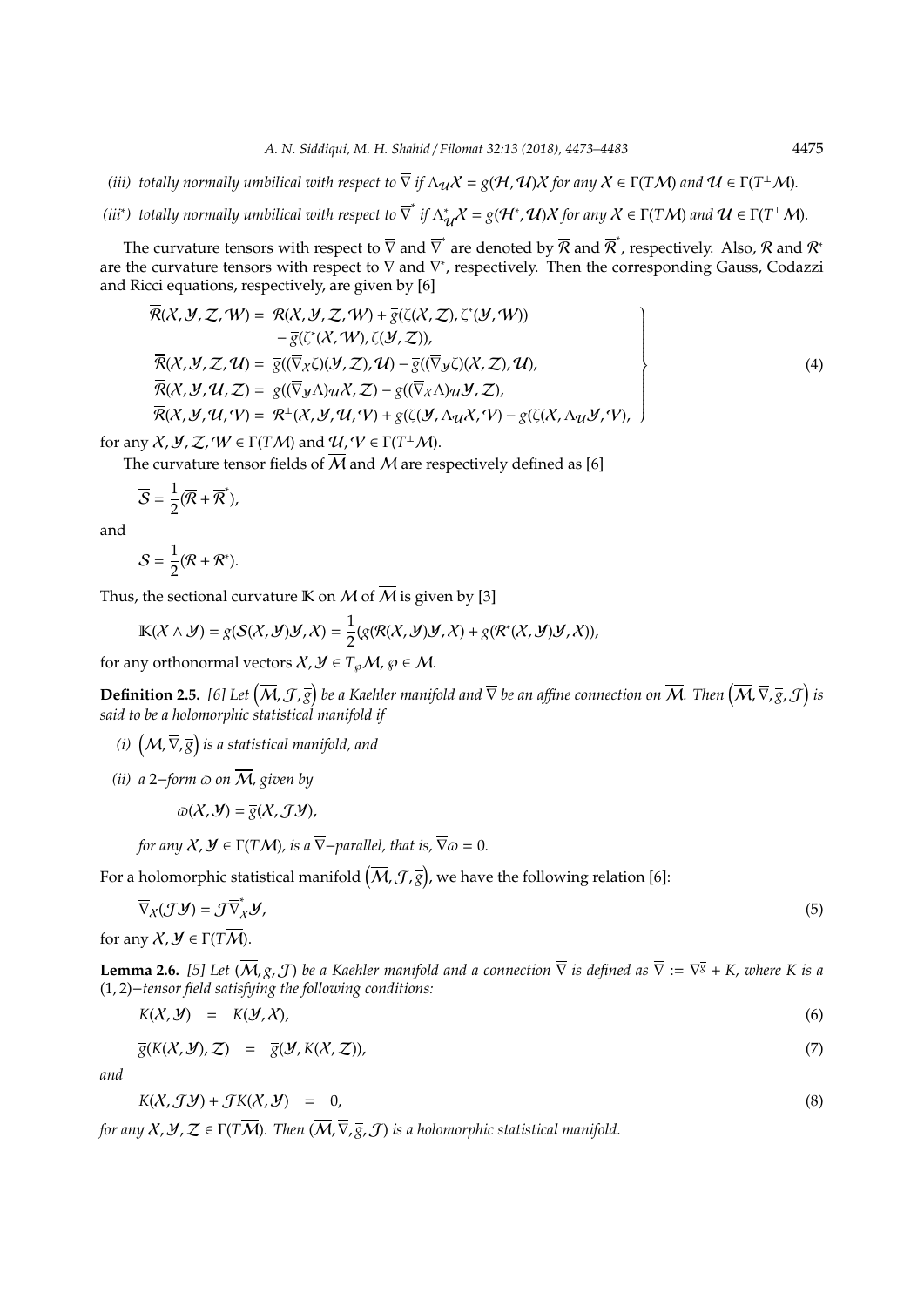By using the above Lemma 2.6, we construct the following examples:

**Example 2.7.** Let us consider a Kaehler manifold  $(\overline{M} = \{(x^1, x^2)' \in \mathbb{R}^2 | x^1 > 0, x^2 > 0\}, \overline{g}, \mathcal{J})$ , where a Riemanian *metric*  $\overline{\overline{s}}$  and the standard complex structure  $\overline{J}$  on  $\overline{M}$  are defined by

$$
\overline{g} = x^1 \{ (dx^1)^2 + (dx^2)^2 \},\
$$

*and*

$$
\mathcal{J}\partial_1=\partial_2,\ \ \mathcal{J}\partial_2=-\partial_1,
$$

*where* ∂*<sup>i</sup>* = ∂ ∂*x i for i* = 1, 2*. Now, for any* λ ∈ R*, we define a* (1, 2)−*tensor field K on* R<sup>2</sup> *as follows:*

$$
K=\sum_{i,j,l=1}^2 k_{ij}^l \partial_l \otimes dx^i \otimes dx^j,
$$

 $where -k_{11}^1 = k_{12}^2 = k_{21}^2 = k_{22}^1 = \lambda$  and  $k_{11}^2 = k_{12}^1 = k_{21}^2 = k_{22}^2 = 0$ . Then K satisfies all three conditions of Lemma 2.6, *and hence we get a holomorphic statistical manifold* (M,∇ := ∇ *<sup>g</sup>* + *K*, *g*, J)*, where an a*ffi*ne connection* ∇ *on* M *is given by*

$$
\overline{\nabla}_{\partial_1} \partial_1 = \left( \frac{1}{2} (x^1)^{-1} - \lambda \right) \partial_1,
$$
  
\n
$$
\overline{\nabla}_{\partial_1} \partial_2 = \overline{\nabla}_{\partial_2} \partial_1 = \left( \frac{1}{2} (x^1)^{-1} + \lambda \right) \partial_2,
$$
  
\n
$$
\overline{\nabla}_{\partial_2} \partial_2 = -\left( \frac{1}{2} (x^1)^{-1} - \lambda \right) \partial_1.
$$

**Example 2.8.** *Let*  $(\overline{g}, \mathcal{J})$  *be a Kaehler structure on*  $\overline{\mathcal{M}}$ *. We take a vector field*  $\Omega \in \Gamma(T\overline{\mathcal{M}})$  *and set a tensor field*  $K_1 \in \Gamma(T\overline{\mathcal{M}}^{(1,2)})$  *as follows:* 

$$
K_1(\mathcal{X}, \mathcal{Y}) = \left[ \overline{g}(\mathcal{J}\Omega, \mathcal{X}) \overline{g}(\mathcal{J}\Omega, \mathcal{Y}) - \overline{g}(\Omega, \mathcal{X}) \overline{g}(\Omega, \mathcal{Y}) \right] \Omega + \left[ \overline{g}(\mathcal{J}\Omega, \mathcal{X}) \overline{g}(\Omega, \mathcal{Y}) + \overline{g}(\Omega, \mathcal{X}) \overline{g}(\mathcal{J}\Omega, \mathcal{Y}) \right] \mathcal{J}\Omega,
$$
\n(9)

*for any* X, Y ∈ Γ(*T*M)*. Then, by simple computation, we see that K*<sup>1</sup> *satisfies three conditions of Lemma 2.6, and hence a holomorphic statistical manifold*  $(\overline{\cal M},\overline{\nabla}:=\nabla^{\overline{g}}+K_1,\overline{g},\mathcal{J})$  *is obtained.* 

**Example 2.9.** *For a Kaehler manifold*  $(\overline{M}, \overline{g}, \mathcal{J})$ *, we take a vector field*  $\Omega \in \Gamma(T\overline{M})$  *and set*  $K_2$  *as follows:* 

$$
K_2(X, Y) = \left[ \overline{g}(\Omega, \mathcal{J}X)\overline{g}(\Omega, \mathcal{J}Y) - \overline{g}(\Omega, X)\overline{g}(\Omega, Y) - \overline{g}(\Omega, \mathcal{J}X)\overline{g}(\Omega, \mathcal{J}Y) \right] \Omega - \overline{g}(\Omega, \mathcal{J}X)\overline{g}(\Omega, \mathcal{Y}) - \overline{g}(\Omega, \mathcal{J}X)\overline{g}(\Omega, \mathcal{J}Y) \right] \Omega + \left[ \overline{g}(\Omega, X)\overline{g}(\Omega, \mathcal{Y}) - \overline{g}(\Omega, \mathcal{J}X)\overline{g}(\Omega, \mathcal{J}Y) \right] \mathcal{J}\Omega,
$$
\n(10)

for any  $X, Y\in \Gamma(T\overline{\mathcal{M}})$ . Then  $K_2\in \Gamma(T\overline{\mathcal{M}}^{(1,2)})$  satisfies three conditions of Lemma 2.6 as in Example 2.8, and hence  $(\overline{\mathcal{M}}, \overline{\nabla} := \nabla^{\overline{g}} + K_2, \overline{g}, \mathcal{J})$  becomes a holomorphic statistical manifold.

For any  $X \in \Gamma(TM)$  and  $V \in \Gamma(T^{\perp}M)$ , respectively, we put [15]

$$
\mathcal{J}X = GX + LX,\tag{11}
$$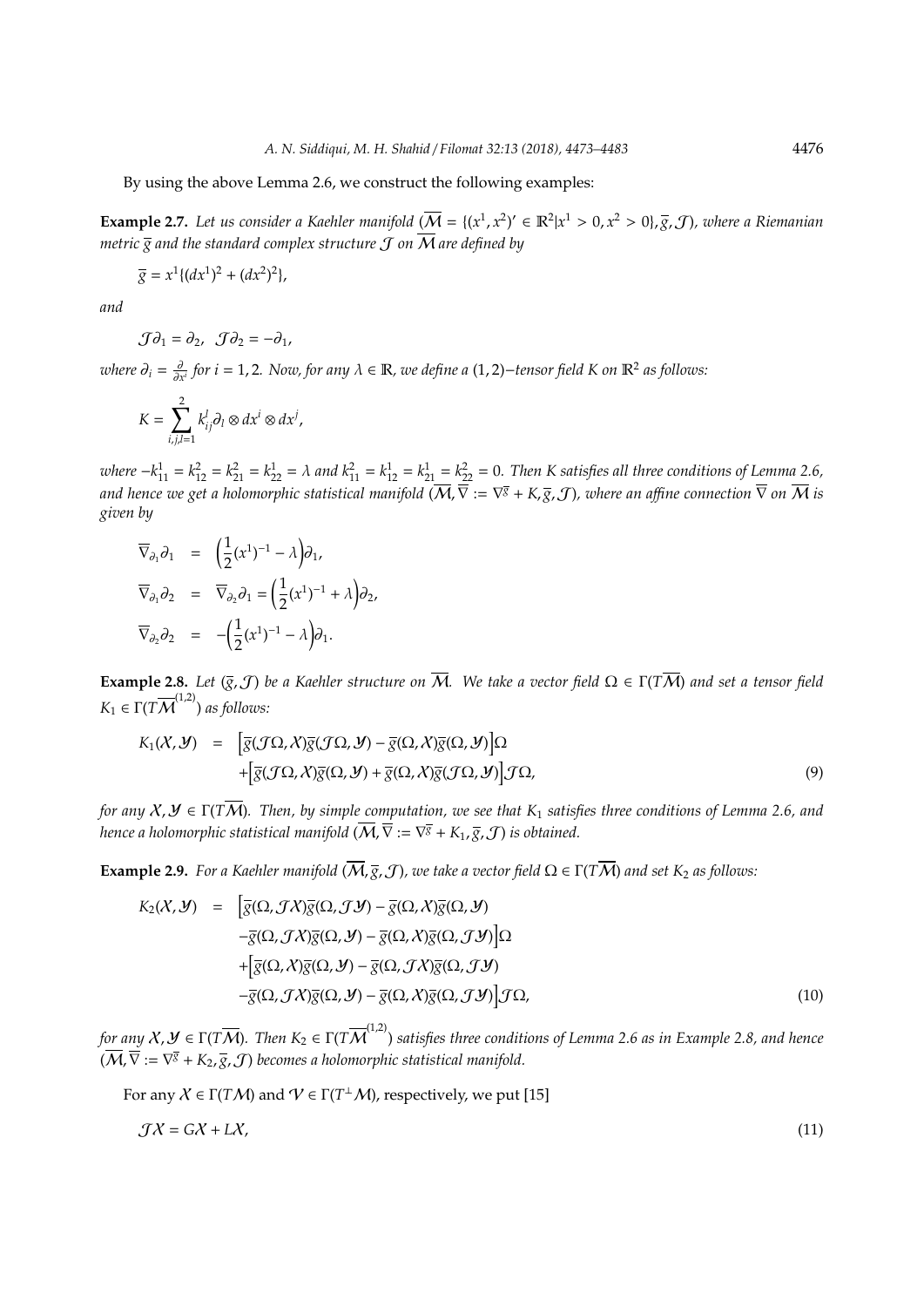and

$$
\mathcal{J}\mathcal{V} = C\mathcal{V} + P\mathcal{V},\tag{12}
$$

where *G*X and *C*V are tangential parts JX and JV, respectively. And *L*X and *P*V are normal parts of JX and  $\mathcal{J}\mathcal{V}$ , respectively.

**Definition 2.10.** [6] A holomorphic statistical manifold  $\overline{M}$  is said to be of constant holomorphic curvature  $c \in \mathcal{R}$  if *the following curvature equation holds*

$$
\overline{\mathcal{R}}(X,\mathcal{Y})Z = \frac{c}{4} \Big\{ g(\mathcal{Y},\mathcal{Z})X - g(X,\mathcal{Z})\mathcal{Y} + g(\mathcal{J}\mathcal{Y},\mathcal{Z})\mathcal{J}X - g(\mathcal{J}X,\mathcal{Z})\mathcal{J}\mathcal{Y} + 2g(X,\mathcal{J}\mathcal{Y})\mathcal{J}\mathcal{Z} \Big\},
$$
\n(13)

*for any*  $X, Y, Z \in \Gamma(T\overline{M})$ .

**Definition 2.11.** [6] A statistical submanifold M of a holomorphic statistical manifold  $\overline{M}$  is called holomorphic  $(L = 0 \text{ and } C = 0)$  if the almost complex structure  $\mathcal J$  of  $\overline{M}$  carries each tangent space of  $M$  into itself whereas it *is said to be totally real*  $(G = 0)$  *if the almost complex structure*  $J$  *of*  $\overline{M}$  *carries each tangent space of*  $M$  *into its corresponding normal space.*

**Definition 2.12.** *A totally real statistical submanifold of maximal dimension is called Lagrangian statistical submanifold.*

#### **3. Totally Real Statistical Submanifolds**

In the following, we assume that  $(\overline{M}, \overline{\nabla}, g, \mathcal{J})$  is a holomorphic statistical manifold and  $\overline{M}(c)$  is a holomorphic statistical manifold with constant holomorphic sectional curvature *c*.

We prove the following:

**Theorem 3.1.** Let M be a totally real statistical submanifold immersed into  $\overline{M}(c)$ . If M is totally umbilical  $submanifold$  with respect to  $\overline{\nabla}$  and  $\overline{\nabla}^*$ , then sectional curvature  $\mathbb{K} = \frac{c}{4}$  if and only if any one of the following holds:

- *(i) Both* H *and* H<sup>∗</sup> *are perpendicular to each other;*
- $(ii)$   $H = 0$ ;
- $(iii)$   $H<sup>∗</sup> = 0$ *.*

*Proof.* For any orthonormal vectors  $X, Y \in \Gamma(TM)$ , the sectional curvature K of M is defined as follows

$$
\mathbb{K}(\mathcal{X}\wedge\mathcal{Y})=\frac{1}{2}\Big[g(\mathcal{R}(\mathcal{X},\mathcal{Y})\mathcal{X},\mathcal{Y})+g(\mathcal{R}^*(\mathcal{X},\mathcal{Y})\mathcal{X},\mathcal{Y})\Big].\tag{14}
$$

Putting curvature tensor fields R and its dual  $\mathcal{R}^*$  into (14), we have

$$
\begin{split}\n\mathbb{K}(X \wedge \mathcal{Y}) &= \frac{1}{2} \Big[ \frac{c}{2} + g(\Lambda_{\zeta(\mathcal{Y},\mathcal{X})} X, \mathcal{Y}) - g(\Lambda_{\zeta(\mathcal{X},\mathcal{X})} \mathcal{Y}, \mathcal{Y}) \\
&\quad + g(\Lambda_{\zeta(\mathcal{Y},\mathcal{X})}^* X, \mathcal{Y}) - g(\Lambda_{\zeta(\mathcal{X},\mathcal{X})}^* \mathcal{Y}, \mathcal{Y}) \Big] \\
&= \frac{1}{2} \Big[ \frac{c}{2} + \overline{g}(\zeta^*(X, \mathcal{Y}), \zeta(\mathcal{Y}, \mathcal{X})) - \overline{g}(\zeta^*(\mathcal{Y}, \mathcal{Y}), \zeta(\mathcal{X}, \mathcal{X})) \\
&\quad + \overline{g}(\zeta(\mathcal{X}, \mathcal{Y}), \zeta^*(\mathcal{Y}, \mathcal{X})) - \overline{g}(\zeta^*(\mathcal{Y}, \mathcal{Y}), \zeta(\mathcal{X}, \mathcal{X})) \Big] \\
&= \frac{c}{4} + \overline{g}(\zeta^*(X, \mathcal{Y}), \zeta(\mathcal{Y}, \mathcal{X})) - \overline{g}(\zeta^*(\mathcal{Y}, \mathcal{Y}), \zeta(\mathcal{X}, \mathcal{X})) .\n\end{split} \tag{15}
$$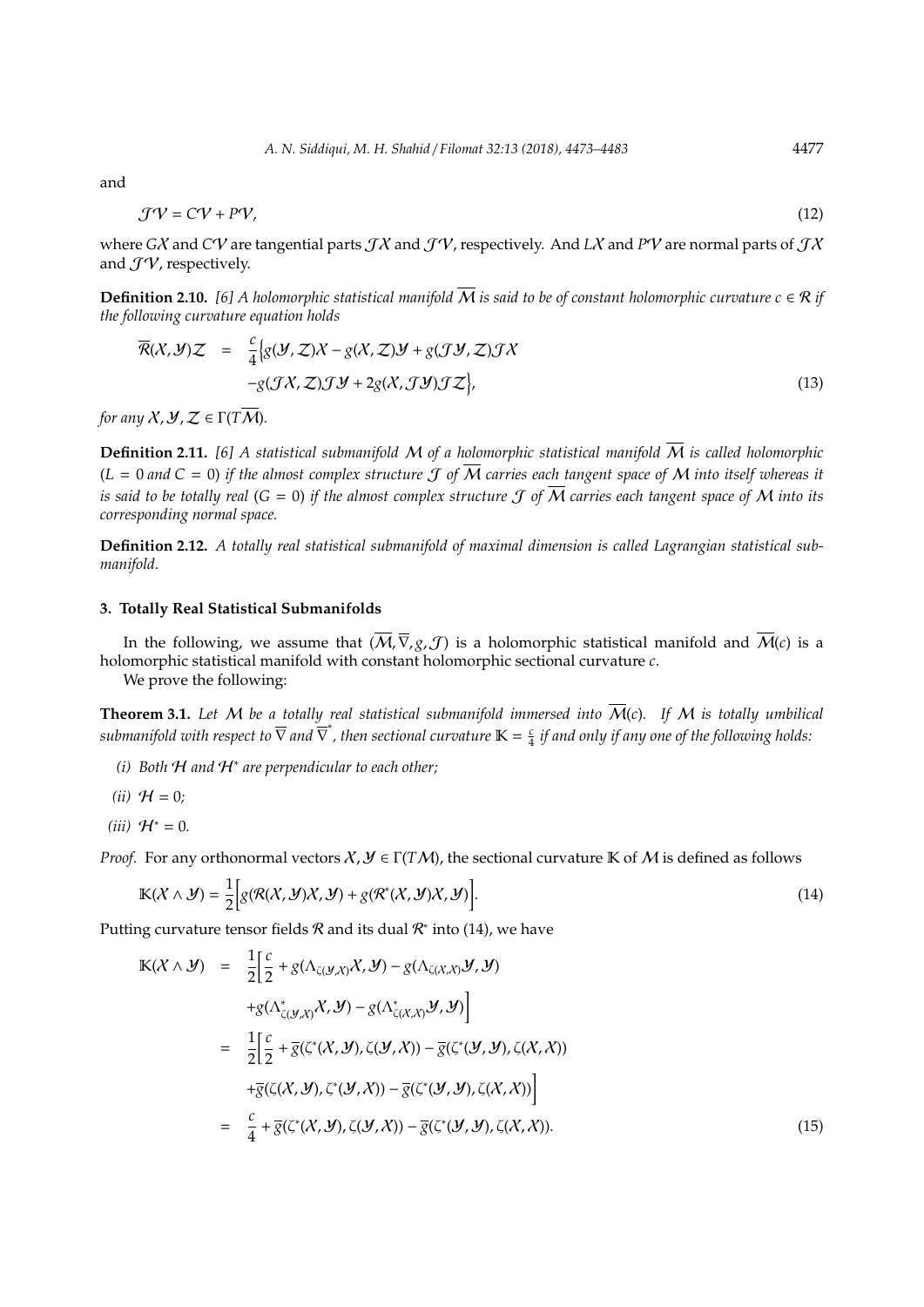Since,  ${\cal M}$  is totally umbilical submanifold with respect to  $\overline{\nabla}$  and  $\overline{\nabla}^*$ , then (15) becomes

$$
\mathbb{K}(\mathcal{X}\wedge\mathcal{Y})=\frac{c}{4}-g(\mathcal{H},\mathcal{H}^*).
$$

If we take  $\mathbb{K} = \frac{c}{4}$ , then any one of the following holds:

- (i)  $\mathcal{H} \perp \mathcal{H}^*$ , or
- (ii)  $H = 0$ , or

(iii)  $\mathcal{H}^* = 0$ .

Thus, our assertions follow. Converse part is trivial if any one of the above holds.  $\Box$ 

**Theorem 3.2.** Let M be a totally real statistical submanifold immersed into  $\overline{M}$ . If M is totally umbilical submanifold with respect to  $\overline{\nabla}$  and  $\overline{\nabla}^*$ , then  $||\mathcal{H}^0||^2 = g(\mathcal{H}, \mathcal{H}^*)$ .

*Proof.* Since, we have [6]

$$
0 = D_X \mathcal{H} + D_X^* \mathcal{H}^*
$$
  
=  $\overline{\nabla}_X \mathcal{H} + ||\mathcal{H}||^2 X + \overline{\nabla}_X^* \mathcal{H}^* + ||\mathcal{H}^*||^2 X.$ 

By taking inner product with unit vector field  $\chi$  on  $M$ , we get

$$
0 = g(\overline{\nabla}_{X} \mathcal{H}, X) + g(\overline{\nabla}_{X}^{*} \mathcal{H}^{*}, X) + ||\mathcal{H}^{*}||^{2} + ||\mathcal{H}||^{2}
$$
  
\n
$$
= Xg(\mathcal{H}, X) - g(\mathcal{H}, \overline{\nabla}_{X}^{*} X) + Xg(\mathcal{H}^{*}, X) - g(\mathcal{H}^{*}, \overline{\nabla}_{X} X) + ||\mathcal{H}^{*}||^{2} + ||\mathcal{H}||^{2}
$$
  
\n
$$
= -g(\mathcal{H}, \nabla_{X}^{*} X + \mathcal{H}^{*}) - g(\mathcal{H}^{*}, \nabla_{X} X + \mathcal{H}) + ||\mathcal{H}^{*}||^{2} + ||\mathcal{H}||^{2}
$$
  
\n
$$
= ||\mathcal{H}^{*}||^{2} + ||\mathcal{H}||^{2} - 2g(\mathcal{H}, \mathcal{H}^{*}).
$$

Hence, we get the desired result.  $\square$ 

**Theorem 3.3.** *Let*M*be a Lagrangian statistical submanifold immersed into*M*. If*M*is totally umbilical submanifold* ∗ with respect to  $\overline{\nabla}$  and  $\overline{\nabla}^*$ , then  $\mathcal{H}=\mathcal{H}^*=0.$ 

*Proof.* For any 
$$
X, Y \in \Gamma(TM)
$$
, then

$$
\overline{\nabla}_{X} \mathcal{J} \mathcal{Y} = -\Lambda_{\mathcal{J}X} \mathcal{Y} + D_X \mathcal{J} \mathcal{Y}.
$$
\n(16)

On the other hand,

$$
\overline{\nabla}_{X} \mathcal{J} \mathcal{Y} = \mathcal{J} \overline{\nabla}_{X}^{*} \mathcal{Y}
$$
\n
$$
= \mathcal{J} (\nabla_{X}^{*} \mathcal{Y} + g(X, \mathcal{Y}) \mathcal{H}^{*})
$$
\n
$$
= \mathcal{J} \nabla_{X}^{*} \mathcal{Y} + g(X, \mathcal{Y}) \mathcal{J} \mathcal{H}^{*}.
$$
\n(17)

On combining (16) and (17), we find that

$$
0 = g(X, Y) \mathcal{J} \mathcal{H}^* + \Lambda_{\mathcal{J} X} \mathcal{Y}
$$
  
= g(X, Y) \mathcal{J} \mathcal{H}^\* - g(X, \mathcal{J} \mathcal{H}) \mathcal{Y}

for any  $X, Y \in \Gamma(TM)$ . Putting  $X = \mathcal{J}H$  and  $0 \neq Y \perp \mathcal{J}H$  in the last equation, we have our assertions.  $\square$ 

**Theorem 3.4.** *In an m*−*dimensional Lagrangian statistical submanifold* M *of a holomorphic statistical manifold* M*, the following holds:*

$$
\mathcal{S}^\perp(\mathcal{X},\mathcal{Y})\mathcal{J}\mathcal{Z}=(\mathcal{S}(\mathcal{X},\mathcal{Y})\mathcal{Z})^T
$$

*for any*  $X, Y, Z \in \Gamma(TM)$ .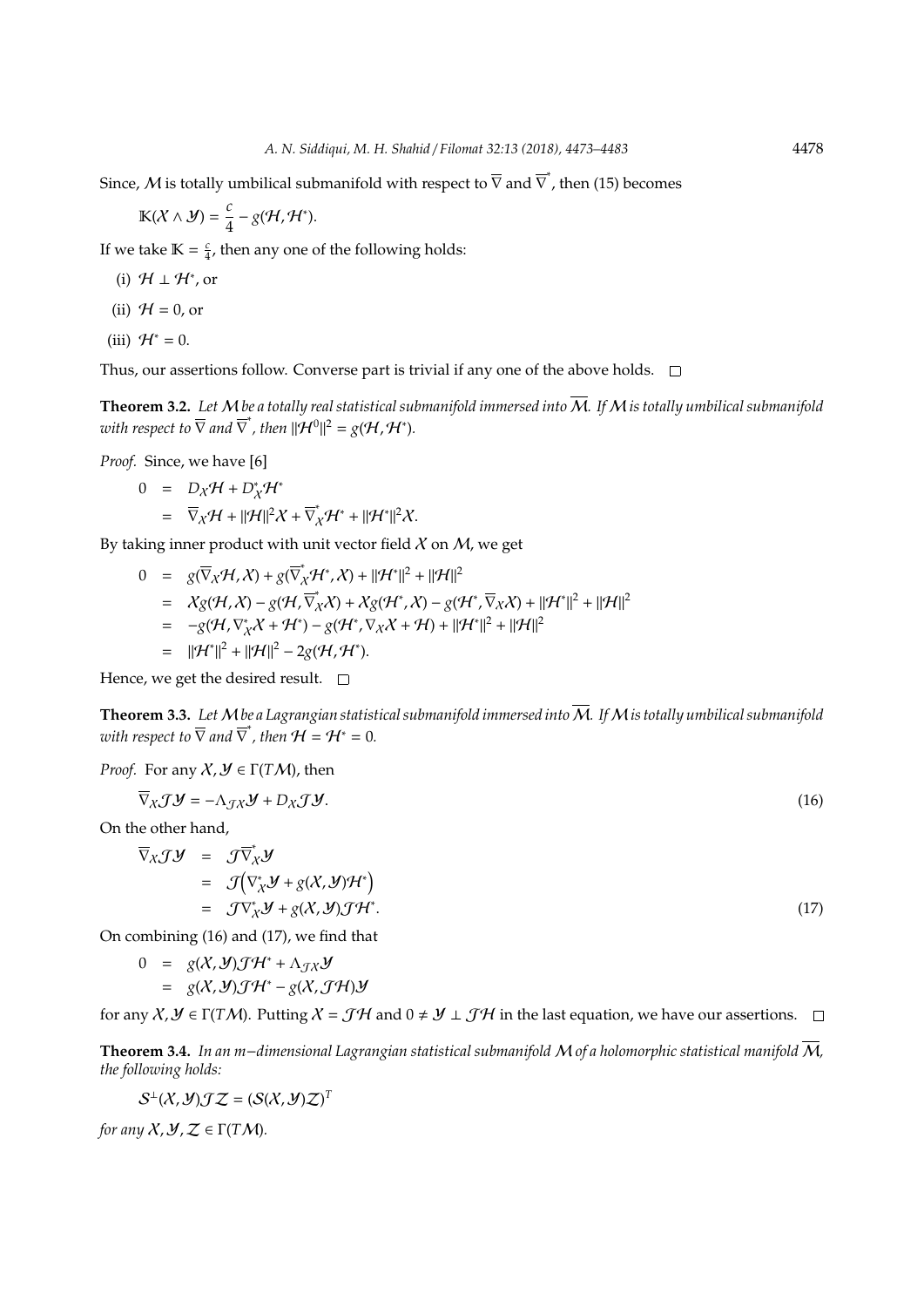*Proof.* For any  $X, Y, Z, W \in \Gamma(TM)$ , we have

$$
2\overline{g}(\overline{S}(X, Y)JZ, J'W) = 2g(S^{\perp}(X, Y)JZ, J'W) - \overline{g}(\zeta(X, \Lambda_{JZ}Y), J'W)
$$
  
\n
$$
+ \overline{g}(\zeta(Y, \Lambda_{JZ}X), J'W) - \overline{g}(\zeta^*(X, \Lambda_{JZ}^*Y), J'W)
$$
  
\n
$$
+ \overline{g}(\zeta^*(Y, \Lambda_{JZ}^*X), J'W)
$$
  
\n
$$
= 2g(S^{\perp}(X, Y)JZ, J'W) - g(\Lambda_{\zeta^*(Y, Z)}^*X, W)
$$
  
\n
$$
+ g(\Lambda_{\zeta(X, Z)}^*Y, W) - g(\Lambda_{\zeta(Y, Z)}X, W)
$$
  
\n
$$
+ g(\Lambda_{\zeta(X, Z)}^*Y, W).
$$

Thus, we get

 $g(S^{\perp}(X, Y) \mathcal{J} \mathcal{Z}, \mathcal{J} \mathcal{W}) = g(S(X, Y) \mathcal{Z}, \mathcal{W}).$ 

This is the required assertion.  $\square$ 

**Theorem 3.5.** Let M be a statistical submanifold immersed into  $\overline{M}(c)$ . Then  $\overline{S}(X, Y)$ *TM*  $\subset T M$  for all vector fields  $X$  and  $Y$  on  $M$  *if and only if*  $M$  *is either a holomorphic or a totally real statistical submanifold of*  $\overline{M}$ (*c*).

*Proof.* For any vector fields X and  $\mathcal{Y}$  on M and  $\mathcal{Z} \in \Gamma(TM)$ , we have

$$
\overline{S}(X, Y)Z = \frac{1}{2} [\overline{R}(X, Y)Z + \overline{R}^*(X, Y)Z]
$$
  
\n
$$
= \frac{c}{4} [g(Y, Z)X - g(X, Z)Y + \overline{g}(JY, Z)JX
$$
  
\n
$$
-g(JX, Z)JY + 2\overline{g}(X, JY)JZ].
$$
\n(18)

Now, if we say M is holomorphic statistical submanifold, then we have  $\overline{S}(X, Y)Z \in \Gamma(TM)$ . Further, if we consider M is totally real statistical submanifold, then also  $\overline{S}(X, Y)Z \in \Gamma(TM)$  because  $\overline{g}(JY, Z) =$  $\overline{g}(\mathcal{J}X,\mathcal{Z}) = \overline{g}(X,\mathcal{J}Y) = 0$ . Hence,  $\overline{S}(X,\mathcal{Y})TM \subset TM$ .

Conversely, we put  $Z = Y$  into (18), then we have the following:

$$
\overline{S}(X, Y)Y = \frac{c}{4} [g(Y, Y)X - g(X, Y)Y + \overline{g}(JY, Y)JX
$$
  
\n
$$
-\overline{g}(JX, Y)JY + 2\overline{g}(X, JY)JY]
$$
  
\n
$$
= \frac{c}{4} [g(Y, Y)X - g(X, Y)Y + 3\overline{g}(JY, X)JY].
$$
\n(19)

But from the assumption  $\overline{S}(X, Y)Y \in \Gamma(TM)$ , the last term of above equation (19), that is,  $\overline{g}(JY, X)JY$ must be in *TM*, which means that either  $\overline{g}(\mathcal{J}\mathcal{Y},\mathcal{X}) = 0$  or  $\mathcal{J}\mathcal{Y} \in \Gamma(T\mathcal{M})$ . Hence, we conclude that M is either a holomorphic or a totally real statistical submanifold.  $\square$ 

**Theorem 3.6.** *Let* M *be a statistical submanifold immersed into* M(*c*)*. If* M *is either a holomorphic or a totally real*  $s$ tatistical submanifold of  $\overline{\mathcal{M}}(c)$ , then  $\overline{\mathcal{S}}(\mathcal{X},\mathcal{Y}) T^\perp \mathcal{M} \subset T^\perp \mathcal{M}$  for all vector fields  $\mathcal X$  and  $\mathcal Y$  on  $\mathcal M$ .

*Proof.* Since,  $\overline{g}(\overline{S}(X, Y)Z, V) = -\overline{g}(\overline{S}(X, Y)V, Z)$  for any X, Y, Z tangent to M and any V normal to M. Therefore, the proof follows directly from above Theorem 3.5.  $\Box$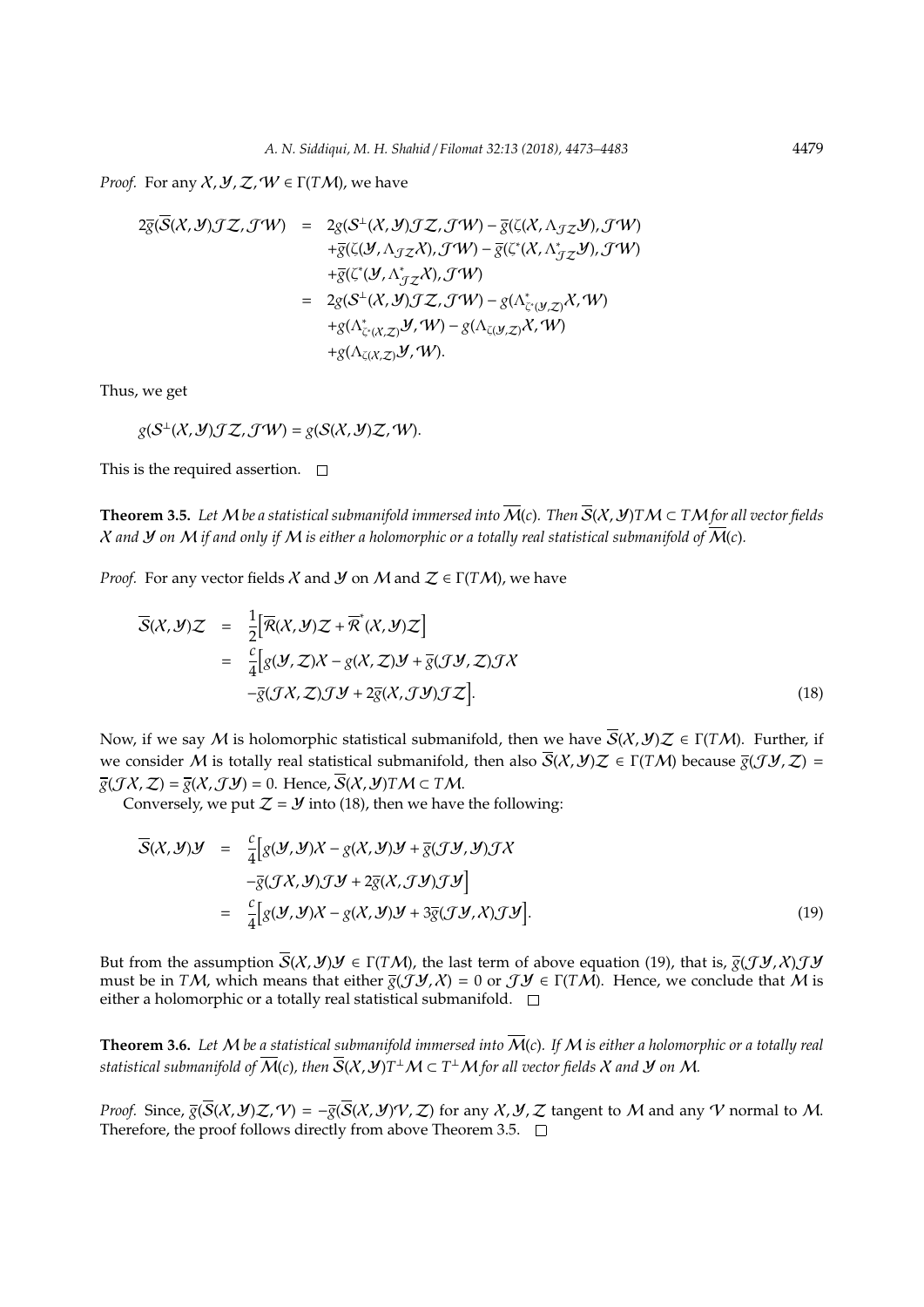#### **4. Wintgen Inequality**

In [8], Mihai has proved the generalized Wintgen inequality for Lagrnagian submanifolds in complex space forms. In the same paper, he also has obtained another Wintgen inequality for totally real submanifolds in same ambient. Motivated by his result, we obtain another Wintgen inequality for an *m*−dimensional Lagrangian statistical submanifold M of a 2*m*−dimensional holomorphic statistical manifold (M,∇, *g*, J) with constant holomorphic sectional curvature *c*,  $\overline{M}(c)$ . For this, we consider { $\mathcal{E}_1, \ldots, \mathcal{E}_m$ } is an orthonormal frame on  $M^m$ , then  $\{\xi_1 = \mathcal{J}\mathcal{E}_1,\ldots,\xi_m = \mathcal{J}\mathcal{E}_m\}$  is an orthonormal frame in the normal bundle  $T^{\perp}M$ . We need the scalar normal curvature  $\mathcal{K}_N$  [14] and the normalized scalar normal curvature  $\varrho_N$  [8] of  $\mathcal{M}^m$ . Both terms are defined below:

$$
\mathcal{K}_{N} = \frac{1}{4} \Big[ \sum_{1 \le a < b \le m} \sum_{1 \le i < j \le m} \Big( g \big( [\Lambda_a^*, \Lambda_b] \mathcal{E}_i, \mathcal{E}_j \big) + g \big( [\Lambda_a, \Lambda_b^*] \mathcal{E}_i, \mathcal{E}_j \big) \Big)^2 \Big]
$$
\n(20)

and

$$
\varrho_N = \frac{2}{m(m-1)} \sqrt{\mathcal{K}_N} \tag{21}
$$

Now, we prove the following:

**Theorem 4.1.** *In an m*−*dimensional Lagrangian statistical submanifold* M *of* M 2*m* (*c*)*, the following inequality holds:*

$$
m(m-1)\varrho_N^2 + \frac{c}{m(m-1)}\Big[\|\mathcal{H}\|^2 + \|\mathcal{H}^*\|^2\Big] \ge \left(\frac{2}{m(m-1)}\varrho - \frac{c}{2}\right)^2 + \frac{4c}{m(m-1)}\|\mathcal{H}^0\|^2.
$$

*Proof.* From (20) and (21), we arrive at

$$
\varrho_N^2 = \frac{1}{m^2(m-1)^2} \Big[ \sum_{1 \le a < b \le m} \sum_{1 \le i < j \le m} \Big( g([\Lambda_a, \Lambda_b^*] \mathcal{E}_i - [\Lambda_b, \Lambda_a^*] \mathcal{E}_i, \mathcal{E}_j) \Big)^2 \Big]. \tag{22}
$$

For calculating RHS of above equation (22), we use equation (7.101) of [6], that is,

$$
S(X, Y)Z = \frac{c}{4} \{g(Y, Z)X - g(X, Z)Y\} + \frac{1}{2} \Big[ [\Lambda_{\mathcal{J}X}, \Lambda_{\mathcal{J}Y}^*]Z - [\Lambda_{\mathcal{J}Y}, \Lambda_{\mathcal{J}X}^*]Z \Big]
$$
(23)

for any  $X, Y, Z \in \Gamma(TM)$ . Now we consider  $\{S_1, \ldots, S_m\}$  is an orthonormal frame on  $\mathcal{M}^m$ , then  $\{\xi_1 =$  $\mathcal{J}\mathcal{E}_1,\ldots,\xi_m=\mathcal{J}\mathcal{E}_m$ } is an orthonormal frame in the normal bundle  $T^\perp \mathcal{M}$ . Equation (23) gives

$$
\varrho = \frac{cn(n-1)}{4} + g(\mathcal{H}, \mathcal{H}^*) - \sum_{i=1}^n Tr(\Lambda_i \Lambda_i^*), \qquad (24)
$$

where  $\Lambda_i = \Lambda_{\mathcal{J} \mathcal{E}_i}$ ,  $\Lambda_i^* = \Lambda_{\mathcal{J} \mathcal{E}_i}^*$ . Further, we have [6]

$$
||S||^2=\frac{c^2m(m-1)}{8}-c\sum_{i=1}^mTr(\Lambda_i\Lambda_i^*)+\frac{1}{4}\sum_{a,b=1}^m\sum_{i=1}^m||([\Lambda_a,\Lambda_b^*]-[\Lambda_b,\Lambda_a^*])\mathcal{E}_i||^2.
$$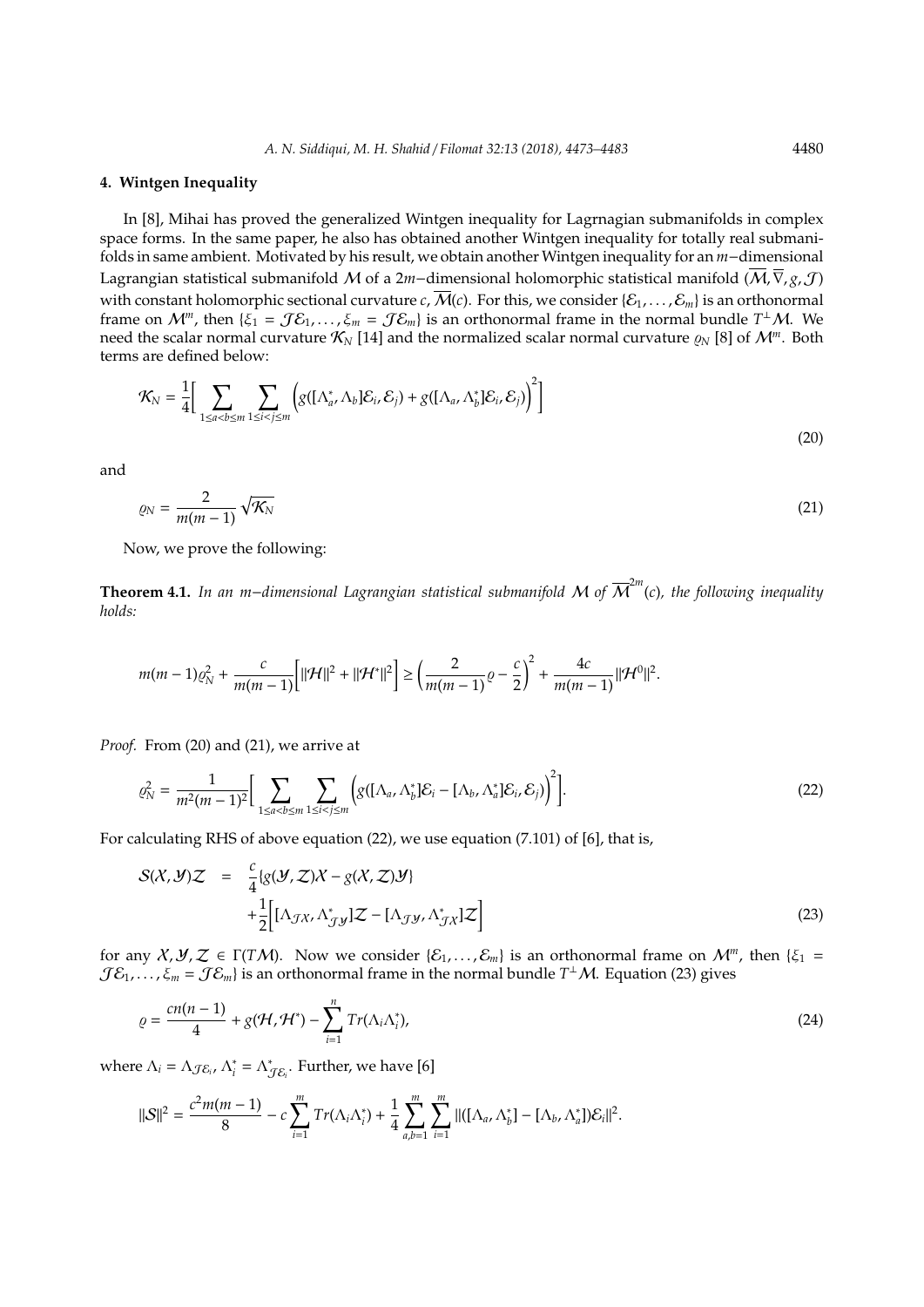Obviously,

$$
\|\mathcal{S}\|^2 = \frac{c^2 m(m-1)}{8} - c \sum_{i=1}^m Tr(\Lambda_i \Lambda_i^*)
$$
  
+ 
$$
\frac{1}{2} \sum_{1 \le a < b \le m} \sum_{i=1}^m ||([\Lambda_a, \Lambda_b^*] - [\Lambda_b, \Lambda_a^*]) \mathcal{E}_i||^2.
$$
 (25)

From (22) and (25), we get

$$
\varrho_N^2 = \frac{1}{m^2(m-1)^2} \Big[ 2 ||\mathcal{S}||^2 - \frac{c^2 m(m-1)}{4} + 2c \sum_{i=1}^m Tr(\Lambda_i \Lambda_i^*) \Big].
$$

Using (24) and the above equation becomes

$$
\varrho_N^2 = \frac{1}{m^2(m-1)^2} \Big[ 2||S||^2 - \frac{c^2m(m-1)}{4} + \frac{c^2m(m-1)}{2} + 2cg(\mathcal{H}, \mathcal{H}^*) - 2c\varrho \Big].
$$
\n(26)

Since, for any *m*−dimensional statistical manifold (M,∇, *g*) the following inequality holds [6]:

$$
||S||^2 \ge \frac{2}{m(m-1)}\varrho^2.
$$
 (27)

On combining (26) and (27), we find that

$$
\varrho_N^2 \geq \frac{1}{m(m-1)} \Biggl[ \Biggl( \frac{2}{m(m-1)} \varrho \Biggr)^2 + \frac{c^2}{4} + \frac{2c}{m(m-1)} g(\mathcal{H}, \mathcal{H}^*) - \frac{2c}{m(m-1)} \varrho \Biggr] \n= \frac{1}{m(m-1)} \Biggl[ \Biggl( \frac{2}{m(m-1)} \varrho - \frac{c}{2} \Biggr)^2 + \frac{2c}{m(m-1)} g(\mathcal{H}, \mathcal{H}^*) \Biggr].
$$
\n(28)

From (1), we get  $2\mathcal{H}^0 = \mathcal{H} + \mathcal{H}^*$  and thus

$$
2g(\mathcal{H}, \mathcal{H}^*) = 4||\mathcal{H}^0||^2 - ||\mathcal{H}||^2 - ||\mathcal{H}^*||^2.
$$
\n(29)

Therefore, from (28) and (29), we derive our desired inequality.  $\square$ 

A general inequality for totally real statistical submanifolds is as follows:

**Theorem 4.2.** *Let* M *be an m*−*dimensional totally real statistical submanifold immersed into* M 2*m* (*c*)*. Then*

$$
\varrho \ge \frac{c}{4} + \frac{m}{m-1} g(\mathcal{H}, \mathcal{H}^*) - \frac{1}{m(m-1)} ||\zeta|| ||\zeta^*||. \tag{30}
$$

*Proof.* Let  $\{\mathcal{E}_1,\ldots,\mathcal{E}_m\}$  be an orthonormal frame of  $\mathcal{M}^m$  and  $\{\mathcal{E}_{m+1},\ldots,\mathcal{E}_{2m}\}$  be an orthonormal frame in the normal bundle  $T^{\perp}\mathcal{M}$ . From Proposition 3 of [6], we get

$$
2\sigma = \frac{c}{4}(m(m-1)) + m^2 g(\mathcal{H}, \mathcal{H}^*) - \sum_{a=m+1}^{2m} \sum_{i,j=1}^m \hbar_{ij}^a \hbar_{ij}^{*a},
$$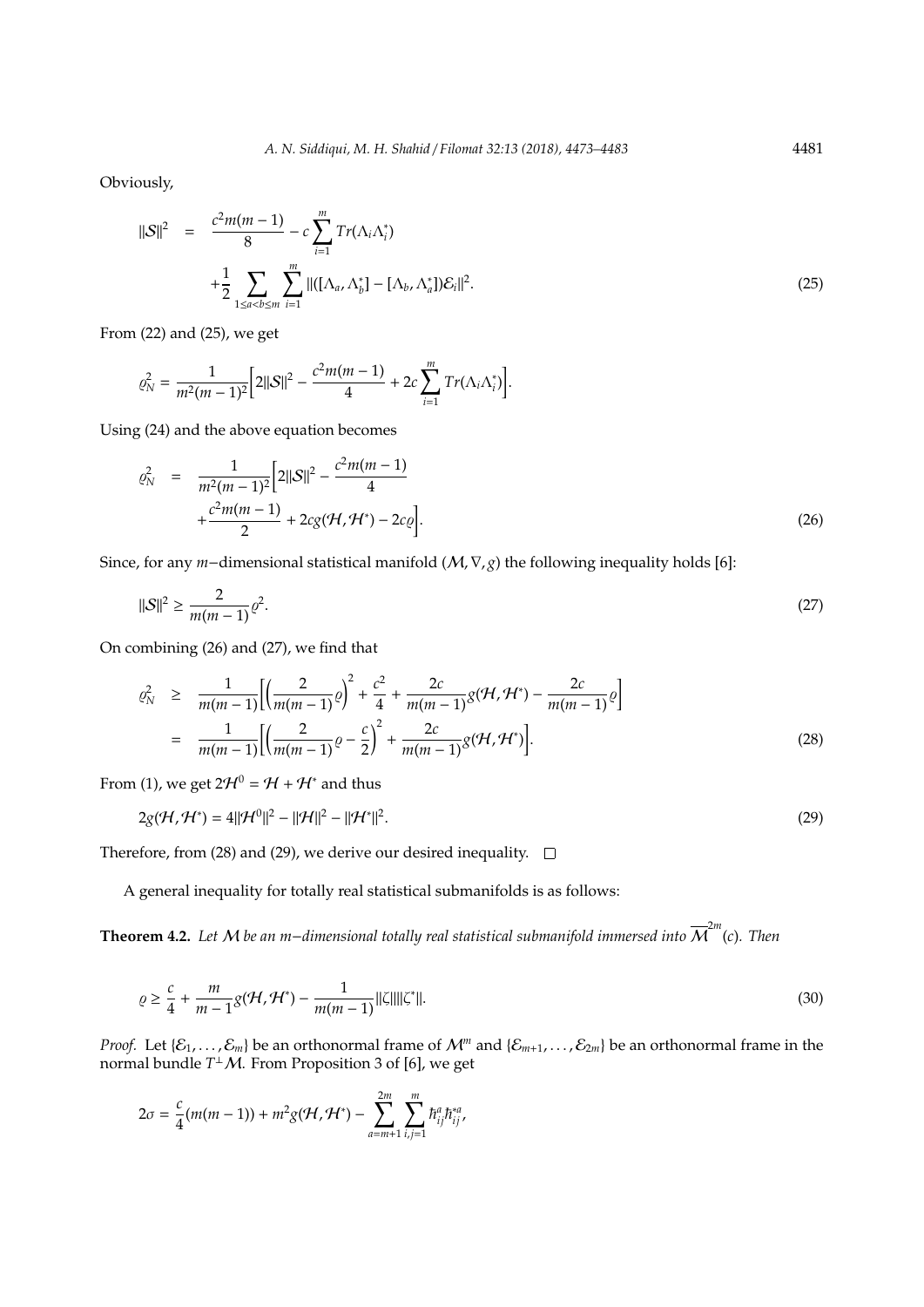where

$$
\mathcal{H} = \frac{1}{m} \sum_{a=m+1}^{2m} \Big( \sum_{i=1}^{m} \hbar_{ii}^{a} \Big) \mathcal{E}_{a},
$$
  

$$
\mathcal{H}^{*} = \frac{1}{m} \sum_{a=m+1}^{2m} \Big( \sum_{i=1}^{m} \hbar_{ii}^{*a} \Big) \mathcal{E}_{a},
$$
  

$$
\hbar_{ij}^{a} = \overline{g}(\zeta(\mathcal{E}_{i}, \mathcal{E}_{j}), \mathcal{E}_{a}),
$$
  

$$
\hbar_{ij}^{*a} = \overline{g}(\zeta^{*}(\mathcal{E}_{i}, \mathcal{E}_{j}), \mathcal{E}_{a}).
$$

Further, we apply Cauchy-Buniakowski-Schwarz, we have

$$
2\sigma \geq \frac{c}{4}(m(m-1))+m^2g(\mathcal{H},\mathcal{H}^*)-||\zeta||||\zeta^*||.
$$

From last inequality, we can easily obtain the following:

$$
\varrho \geq \frac{c}{4} + \frac{m}{m-1} g(\mathcal{H}, \mathcal{H}^*) - \frac{1}{m(m-1)} ||\zeta||||\zeta^*||.
$$

This is the desired inequality.  $\square$ 

## **5. Some Geometric Applications**

In this section, we provide some immediate statistical significance of obtained results in the previous section.

If a statistical submanifold M of statistical manifold  $\overline{M}$  is minimal, that is,  $\mathcal{H}^0 = 0$ , then  $\mathcal{H} + \mathcal{H}^* = 0$ . Thus, we have the following corollary follows from Theorem 3.2:

**Corollary 5.1.** Let M be a minimal totally real statistical submanifold immersed into  $\overline{M}$ . If M is totally umbilical *submanifold with respect to* ∇ *and* ∇ ∗ *, then any one of the following holds:*

- *(i) Both* H *and* H<sup>∗</sup> *are perpendicular to each other;*
- $(ii)$   $H = 0;$
- $(iii)$   $H<sup>∗</sup> = 0$ *.*

By using Theorem 3.4, we can easily obtain the following corollary:

**Corollary 5.2.** Let M be a Lagrangian statistical submanifold immersed into  $\overline{M}$ . Then  $S = 0$  if and only if  $S^{\perp} = 0$ .

Wintgen inequality for minimal statistical submanifold is directly from Theorem 4.1:

**Corollary 5.3.** *In an m*−*dimensional minimal Lagrangian statistical submanifold* M *of* M 2*m* (*c*)*, the following inequality holds:*

$$
m(m-1)\varrho_N^2 + \frac{c}{m(m-1)}\Big[\|\mathcal{H}\|^2 + \|\mathcal{H}^*\|^2\Big] \ge \left(\frac{2}{m(m-1)}\varrho - \frac{c}{2}\right)^2.
$$

**Corollary 5.4.** *Let* M *be an m*−*dimensional Lagrangian statistical submanifold immersed into* M 2*m* (*c*)*. Suppose that*

*(i)*  $\rho_N = 0$  *and*